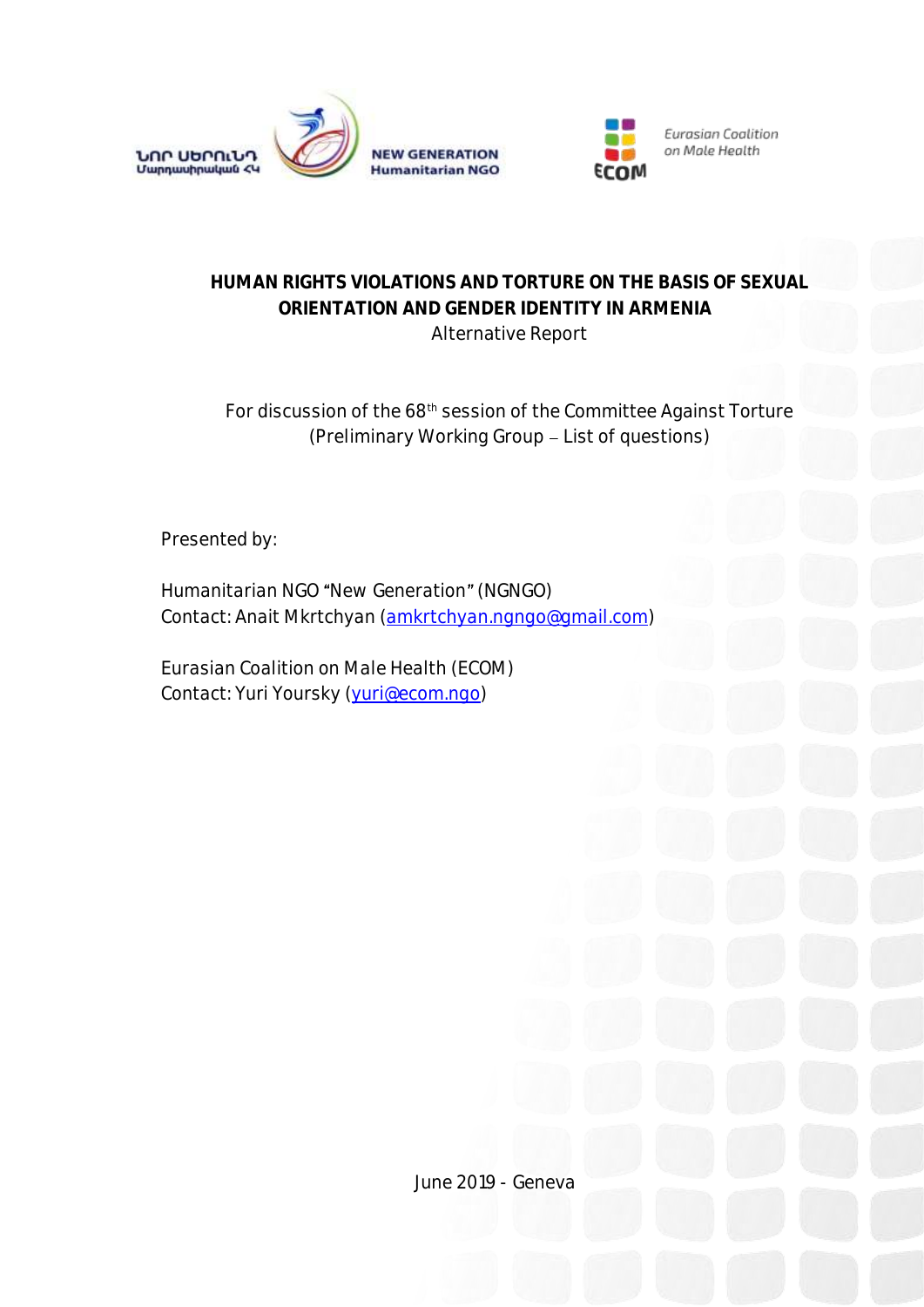## 1. **Introduction**

This report was developed jointly by the Eurasian Coalition on Male Health - ECOM and the Humanitarian NGO "New Generation".

The report covers cases of human rights violations and torture on the basis of sexual orientation and gender identity that occurred in Armenia.

For security reasons, the real names, faces, or places of residence of some of the people mentioned in the report have not been disclosed.

Despite the fact that an absolute prohibition on torture has been established in international and national legal systems, the use of torture still occurs in Armenia. In addition, torture is usually used by those officials who are responsible to protect and uphold the law.

This report was compiled based on a number of analyses, reports, and publications including: Conditions of detainment of LGBT prisoners<sup>1</sup>, Annual Report of the Monitoring Group for 2016<sup>2</sup>, Annual Report of the Monitoring Group for 2017<sup>3</sup>, National Report on Violations of the Right to Health of Gay, Bisexual, and Other MSM and Trans People in the Republic of Armenia in 2017<sup>4</sup>, National Report on Violations of the Right to Health of Gay, Bisexual, and other MSM and Trans People in the Republic of Armenia in 2018<sup>5</sup>, Analysis of National Legislation of Armenia related to LGBT Rights and HIV<sup>6</sup>, Legal Report of the Humanitarian NGO "New Generation" for 2017<sup>7</sup>, Legal Report of the Humanitarian NGO "New Generation" for 2018<sup>8</sup>, Report on Violence in Shurnukh in the Context of Hate Speech<sup>9</sup>, Report on Hate Speech of State Officials towards LGBT People in Armenia<sup>10</sup>, Annual Report on the Activities of Human Rights Defender of the Republic of Armenia as a National Prevention Mechanism for 2018<sup>11</sup> etc.

1

<sup>1</sup> <http://pmg.am/hy/news/successful-cases/2019-03-05-10-06-01>

<sup>2</sup> <http://pmg.am/images/Report-PMG-2016.pdf>

<sup>3</sup> <http://pmg.am/images/PMG-REPORT-2017.pdf>

[https://ecom.ngo/library/national\\_report\\_armenia\\_2017/](https://ecom.ngo/library/national_report_armenia_2017/)

[https://ecom.ngo/library/hr\\_report\\_armenia\\_2018/](https://ecom.ngo/library/hr_report_armenia_2018/)

<sup>6</sup> [https://ecom.ngo/library/armenia\\_legislative\\_analysis/](https://ecom.ngo/library/armenia_legislative_analysis/)

https://ngngo.net/files/pdf/1/15270834426288.ndf

<sup>8</sup> <https://ngngo.net/files/pdf/1/15537562049352.pdf>

<sup>9</sup> <http://www.pinkarmenia.org/wp-content/uploads/2019/05/Shurnukh.pdf>

<sup>10</sup> [http://www.pinkarmenia.org/wp-content/uploads/2019/05/hatespeech\\_hy.pdf](http://www.pinkarmenia.org/wp-content/uploads/2019/05/hatespeech_hy.pdf)

<sup>11</sup> <http://www.ombuds.am/resources/ombudsman/uploads/files/publications/2a945ebfa92f2536ba1d673ee964cd90.pdf>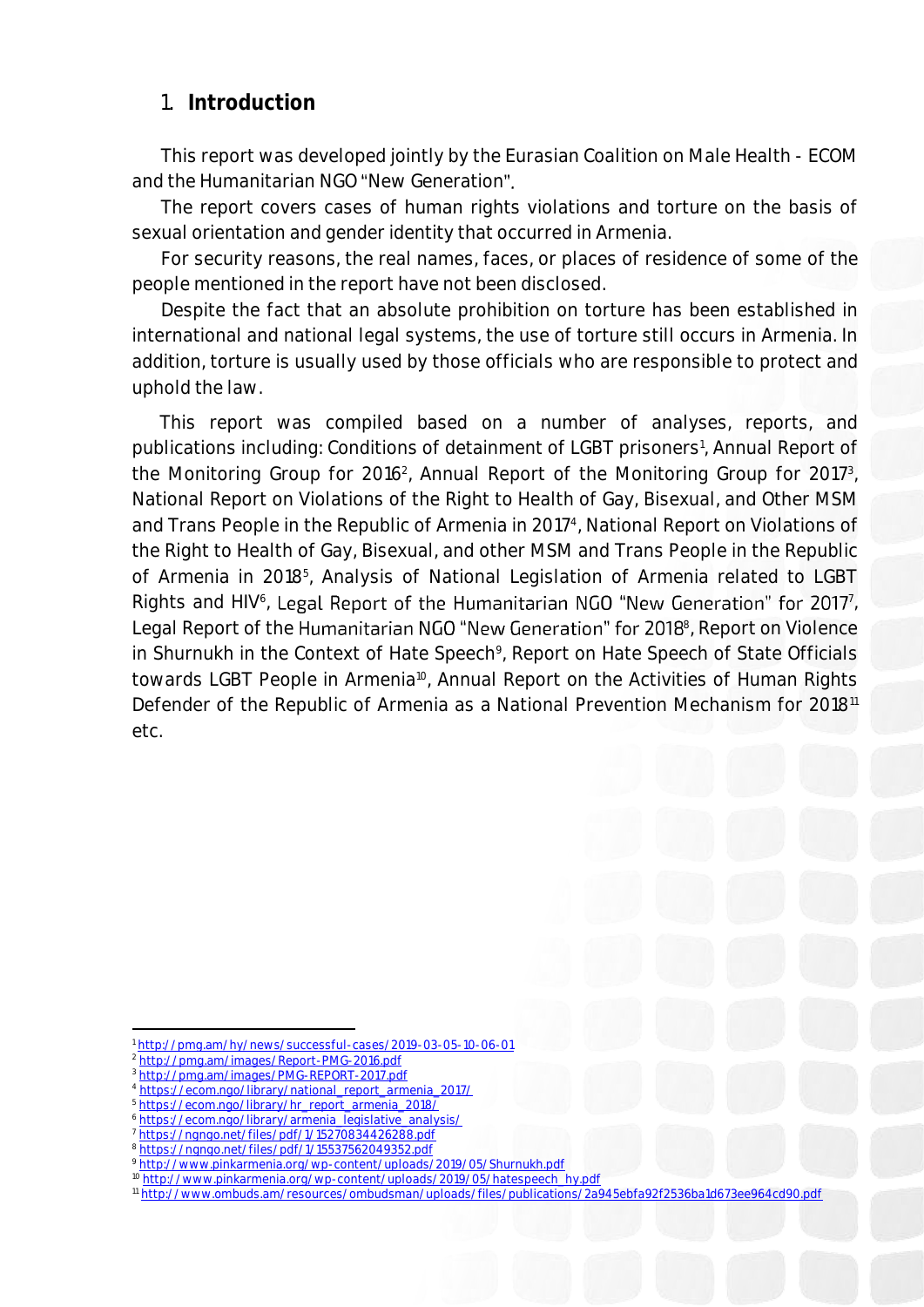# **2. Description of the Problem**

### **2**․**1 Legislative Regulations**

The international community has recognized an absolute prohibition on torture, including during times of war, emergency situations, and other extreme circumstances.

The absolute prohibition of torture is enshrined in a number of internationally recognized documents, such as the Universal Declaration of Human Rights, the International Covenant on Civil and Political Rights, the 1984 UN Convention against Torture or Other Cruel, Inhuman or Degrading Treatment or Punishment, the European Convention on Human Rights, etc.

The prohibition of torture is also enshrined in national legislation. **According to Article 26 of the Constitution of the Republic of Armenia (RA), no one can be subjected to torture and inhuman or degrading treatment or punishment. Corporal punishment is prohibited. Persons deprived of their liberty have the right to humane treatment**<sup>12</sup> .

**Article 309.1 of the Criminal Code of the Republic of Armenia establishes liability for torture.** Article 309.1 of the Criminal Code of the Republic of Armenia is included in the chapter about crimes against state service, in which the large majority of crimes are characterized by the participation of a state official<sup>13</sup>.

**The problem here is that people may be subjected to torture or other illtreatment by a person who is not an official according to national legislation (for example, a healthcare provider).**

In this case, according to national legislation, instead of torture, such actions will be considered as crimes against the life or health of a person, which do not stem from the absolute prohibition of torture prescribed by internationally recognized instruments.

Clear legal regulation of this issue is important, since **many cases of gross violations of LGBT rights, in particular the right to health, by medical workers were recorded** in 2018<sup>14</sup> .

**In some legal acts, homosexuality continues to be classified as a mental disorder**, which increases discrimination towards LGBT.

Article 8 of the Section on Mental Disorders of the decision of the Government of the RA № 404-N of 12 April, 2018 includes psychological and behavioral disorders associated with sexual identification, sexual orientation, sexual development and orientation, manifestations of which occur more than 3 times per year. On this basis, people are deemed unfit for military service, despite the fact that, on 17 May, 1990 the World Health Organization (WHO) removed "homosexualism" from the list of "mental -10<sup>15</sup> , which is also used to guide our mental health experts.

**.** 

<sup>12</sup> <https://www.president.am/hy/constitution-2015/>

<sup>13</sup> <https://www.arlis.am/>

<sup>14</sup> [https://ecom.ngo/library/hr\\_report\\_armenia\\_2018/](https://ecom.ngo/library/hr_report_armenia_2018/)

<sup>15</sup> <https://mkb-10.com/>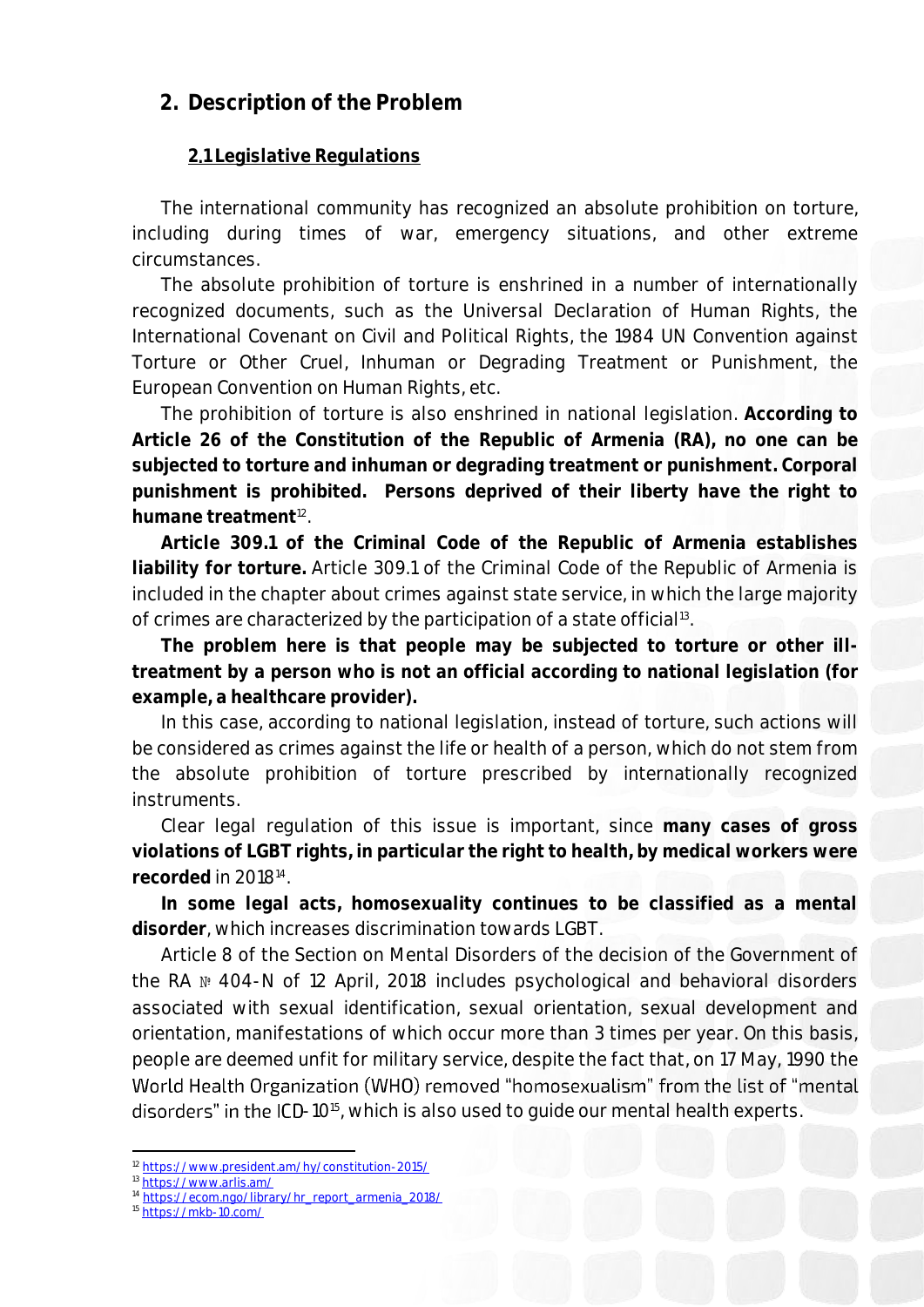Trans people are subjected to violence and torture very often. Many trans people have no alternative but to become involved in sex work, during the course of which they are subject to violence and abuse by clients<sup>16</sup>.

Many trans people would like to undergo gender reassignment procedures, but currently, this is nearly impossible in Armenia, since **there is no legislation regulating gender reassignment procedures.**

Currently, in order to change gender markers in their official documents, trans people must sometimes undergo gender reassignment operations, either illegally in Armenia or abroad, where it is legal.

Undergoing illegal gender reassignment surgeries in Armenia deprives trans people of their right to compensation in the event of unwanted injuries to their health, or to receive additional medical care following the operation. Thus, they have serious health problems and are left without the proper support.

It is worth noting one positive change. On 30 May, 2019, the WHO approved<sup>17</sup> the 11th Revision of the International Classification of Diseases (ICD-11) in Geneva, according to which statuses linked to gender identity are no longer considered mental disorders.

All countries will adopt ICD-11 by 1 January, 2022. However, as in the case of the adoption of ICD-10, the adoption of ICD-11 does not guarantee that Armenia will introduce corresponding legislative changes to prevent future discrimination and torture.

Non-governmental organizations work to a significant extent to prevent torture in Armenia. The Advisory Council on the Prevention of Torture also operates as part of the Office of the Ombudsman<sup>18</sup> of the RA.

However, despite the human rights activities of a number of institutions, the issue of sexual orientation and torture on the grounds of SOGI remains problematic in the country.

Since there is still no comprehensive legislation countering all forms of discrimination in Armenia, the process of effectively combating this issue is quite difficult.

#### **2**․**2 Incidents / Statistics**

Since 9 June, 2019, the Special Investigation Service of the RA considered 113 cases<sup>19</sup> under Article 309.1 of the Criminal Code of the RA, of which only 2 (1.76%) were sent to court under an indictment act, 84 (74.3%) were closed, 7 were suspended, and preliminary investigations were continued in only 9 cases.

**.** <sup>6</sup> https://www.ngngo.net/en/news/the-stabbed-trans-person-s-operation-and-further-medical-care-were-done [completely-free-of-charge-d/22](https://www.ngngo.net/en/news/the-stabbed-trans-person-s-operation-and-further-medical-care-were-done-completely-free-of-charge-d/22)

<sup>17</sup> <https://news.un.org/ru/story/2019/05/1356151>

<sup>18</sup> <http://www.ombuds.am/defender/advisors.html>

<sup>19</sup> <http://www.ombuds.am/resources/ombudsman/uploads/files/publications/2a945ebfa92f2536ba1d673ee964cd90.pdf>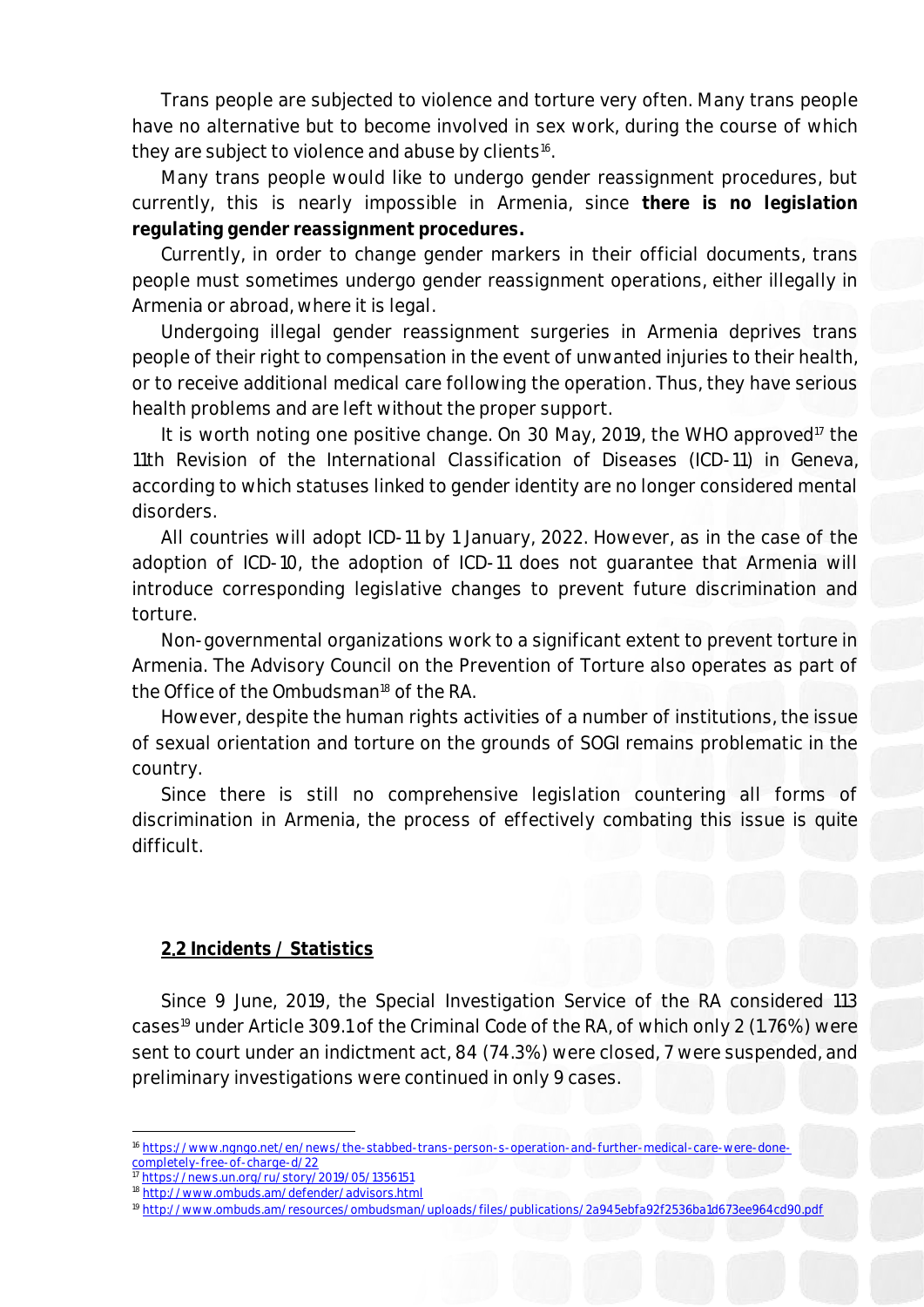The European Court of Human Rights stated in a number of cases $20$  against Armenia that the state failed to fulfill its obligation to completely prohibit torture and effectively investigate reported incidents, which led to findings of procedural violations of Article 3 of the European Convention.

In 2018 alone, the Humanitarian NGO "New Generation" provided 407 free legal consultations on issues related to discrimination and violence on the basis of sexual orientation and gender identity. 13 of those provided consultations were urged to seek asylum for LGBT people.

**Several incidents are described below:**

On 18 August, 2018 around 5:00 in the morning, an unknown young man approached 6 trans women near Beirut Street in Yerevan and threatened to harm them. The trans women fled in fear and tried to hide in a nearby hotel, but were kicked out.

They contacted the Kentro Police Department of Yerevan and described what happened. Two other trans women came to the police station to help the other 6 trans women, but had a fight with an unknown person there. As a result of the fight, Armenian police officers and the trans women were all injured. As a result of this, a criminal case was opened against the two trans women involved in the fight. The person who attacked the trans women went unpunished. **In the Central Police Department of the RA, Zh.G. was subjected to violence and torture by police. They beat Zh.G. in order to obtain information about the incident. Zh.G. told his lawyer about this and showed photos of her injuries.** The lawyer of Zh.G.



reported the crime to the Special Investigation Service of the RA, and a case was opened. However, after a short time, the case was dismissed.

**In such a situation, Article 4 of the Convention against Torture and Other Cruel, Inhuman or Degrading Treatment or Punishment was violated։** Each State Party shall ensure that all acts of torture are offences under its criminal law. The same shall apply to an attempt to commit torture and to an act by any person which constitutes complicity or participation in torture.

**Article 11 was also violated:** each State Party shall keep under systematic review interrogation rules, instructions, methods and practices as well as arrangements for the custody and treatment of persons subjected to any form of arrest, detention or imprisonment in any territory under its jurisdiction, with a view to preventing any cases of torture.

**<sup>.</sup>** <sup>20</sup> Halbandyan v Armenia, Decision of 31 March, 2015, Complaints № 9935/06, 23339/06; Zalyan and others v Armenia, Decision of 17 March, 2016, Complaints № 36894/04 and 3521/07; Matevosyan v Armenia, Decision of 14 September, 2017, Complaint № 52316/09; Decision of Hovhannisyan v Armenia of 19 July, 2018, Complaint № 18419/13; etc.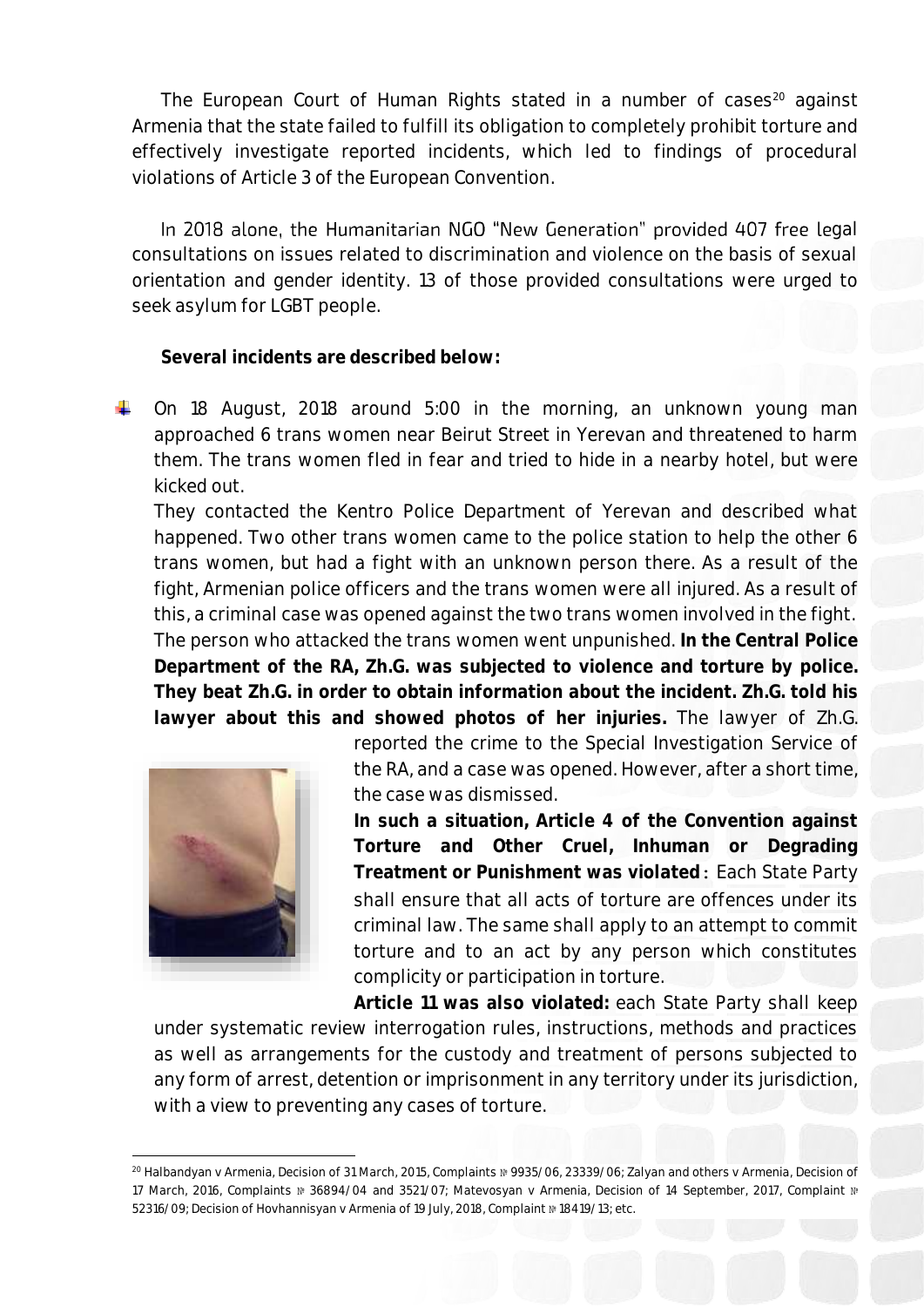In addition, the police of the RA published an article about the incident on its official website, violating the presumption of innocence and right to privacy of Zh.G. As a result of cooperation between the Humanitarian NGO "New Generation" and the office of the Ombudsman of Armenia, the article was amended on the official website of the police of the RA<sup>21</sup>. The case is currently under judicial consideration.

- <sup>+</sup> On 14 May, 2018, a trans woman, S.P., imprisoned in the "Nubarashen" **Penitentiary Institution in Yerevan injected saliva into her leg, and swallowed a screwdriver and spoon in protest of the conditions in the penitentiary and the inadequacy of the preliminary investigation of her case. The woman was not provided with the necessary medical care for almost two weeks.** S.P. called the Humanitarian NGO "New Generation" to ask for assistance. On 14 May, 2018, S.P. was transferred to a hospital for inmates on the recommendation of the organization. The NGO provided S.P. with a lawyer. The lawyer submitted a report about the crime, but no case was opened.
- **In this situation, Article 4 of the Convention against Torture and Other Cruel, Inhuman or Degrading Treatment or Punishment was violated։** Each State Party shall ensure that all acts of torture are offences under its criminal law. The same shall apply to an attempt to commit torture and to an act by any person which constitutes complicity or participation in torture.

**Article 13 was also violated:** Each State Party shall ensure that any individual who alleges he has been subjected to torture in any territory under its jurisdiction has the right to complain to, and to have his case promptly and impartially examined by, its competent authorities.

↓ M.T. is a trans woman. She was subjected to **violence by the police on 2 December, 2016 near the "Caucasian Tavern" restaurant.** One **of the police officers kicked the victim in the face.** The victim went to the police to report this, but **the police had an intolerant attitude towards her and took no action.** M.T. turned to the Humanitarian NGO "New Generation" to



ask for free legal assistance. On 12 December, 2016, a criminal case was opened under Section 2, Article 309 of the Criminal Code of the Republic of Armenia (**exceeding official authority, with the use of violence, weapons or special measures**). The police confirmed the fact that they had detained M.T., but denied

**.** 

- [%D5%A1%D5%B6%D5%B1%D5%B6%D5%A1%D5%AF%D5%A1%D5%B6-](https://ngngo.net/hy/news/%D5%84%D5%AB%D5%A1%D5%B5%D5%B6-%D5%A4%D5%A5%D5%B4%D6%84%D5%A5%D6%80%D5%A8-%D6%83%D5%A1%D5%AF%D5%A5%D5%AC%D5%A8-%D5%A2%D5%A1%D5%BE%D5%A1%D6%80%D5%A1%D6%80-%D5%B9%D5%A7-%D5%A1%D5%B6%D5%B1%D5%B6%D5%A1%D5%AF%D5%A1%D5%B6-%D5%BF%D5%BE%D5%B5%D5%A1%D5%AC%D5%B6%D5%A5%D6%80%D5%A8-%D5%B9%D5%A5%D5%B6-%D5%B0%D5%A5%D5%BC%D5%A1%D6%81%D5%BE%D5%A5%D5%AC-%C2%AB%D5%86%D5%B8%D6%80-%D5%8D%D5%A5%D6%80%D5%B8%D6%82%D5%B6%D5%A4%C2%BB-%D5%B4%D5%A1%D6%80%D5%A4%D5%A1%D5%BD%D5%AB%D6%80%D5%A1%D5%AF%D5%A1%D5%B6-%D5%80%D4%BF/66)
- [%D5%BF%D5%BE%D5%B5%D5%A1%D5%AC%D5%B6%D5%A5%D6%80%D5%A8-%D5%B9%D5%A5%D5%B6-](https://ngngo.net/hy/news/%D5%84%D5%AB%D5%A1%D5%B5%D5%B6-%D5%A4%D5%A5%D5%B4%D6%84%D5%A5%D6%80%D5%A8-%D6%83%D5%A1%D5%AF%D5%A5%D5%AC%D5%A8-%D5%A2%D5%A1%D5%BE%D5%A1%D6%80%D5%A1%D6%80-%D5%B9%D5%A7-%D5%A1%D5%B6%D5%B1%D5%B6%D5%A1%D5%AF%D5%A1%D5%B6-%D5%BF%D5%BE%D5%B5%D5%A1%D5%AC%D5%B6%D5%A5%D6%80%D5%A8-%D5%B9%D5%A5%D5%B6-%D5%B0%D5%A5%D5%BC%D5%A1%D6%81%D5%BE%D5%A5%D5%AC-%C2%AB%D5%86%D5%B8%D6%80-%D5%8D%D5%A5%D6%80%D5%B8%D6%82%D5%B6%D5%A4%C2%BB-%D5%B4%D5%A1%D6%80%D5%A4%D5%A1%D5%BD%D5%AB%D6%80%D5%A1%D5%AF%D5%A1%D5%B6-%D5%80%D4%BF/66) [%D5%B0%D5%A5%D5%BC%D5%A1%D6%81%D5%BE%D5%A5%D5%AC-%C2%AB%D5%86%D5%B8%D6%80-](https://ngngo.net/hy/news/%D5%84%D5%AB%D5%A1%D5%B5%D5%B6-%D5%A4%D5%A5%D5%B4%D6%84%D5%A5%D6%80%D5%A8-%D6%83%D5%A1%D5%AF%D5%A5%D5%AC%D5%A8-%D5%A2%D5%A1%D5%BE%D5%A1%D6%80%D5%A1%D6%80-%D5%B9%D5%A7-%D5%A1%D5%B6%D5%B1%D5%B6%D5%A1%D5%AF%D5%A1%D5%B6-%D5%BF%D5%BE%D5%B5%D5%A1%D5%AC%D5%B6%D5%A5%D6%80%D5%A8-%D5%B9%D5%A5%D5%B6-%D5%B0%D5%A5%D5%BC%D5%A1%D6%81%D5%BE%D5%A5%D5%AC-%C2%AB%D5%86%D5%B8%D6%80-%D5%8D%D5%A5%D6%80%D5%B8%D6%82%D5%B6%D5%A4%C2%BB-%D5%B4%D5%A1%D6%80%D5%A4%D5%A1%D5%BD%D5%AB%D6%80%D5%A1%D5%AF%D5%A1%D5%B6-%D5%80%D4%BF/66) [%D5%8D%D5%A5%D6%80%D5%B8%D6%82%D5%B6%D5%A4%C2%BB-](https://ngngo.net/hy/news/%D5%84%D5%AB%D5%A1%D5%B5%D5%B6-%D5%A4%D5%A5%D5%B4%D6%84%D5%A5%D6%80%D5%A8-%D6%83%D5%A1%D5%AF%D5%A5%D5%AC%D5%A8-%D5%A2%D5%A1%D5%BE%D5%A1%D6%80%D5%A1%D6%80-%D5%B9%D5%A7-%D5%A1%D5%B6%D5%B1%D5%B6%D5%A1%D5%AF%D5%A1%D5%B6-%D5%BF%D5%BE%D5%B5%D5%A1%D5%AC%D5%B6%D5%A5%D6%80%D5%A8-%D5%B9%D5%A5%D5%B6-%D5%B0%D5%A5%D5%BC%D5%A1%D6%81%D5%BE%D5%A5%D5%AC-%C2%AB%D5%86%D5%B8%D6%80-%D5%8D%D5%A5%D6%80%D5%B8%D6%82%D5%B6%D5%A4%C2%BB-%D5%B4%D5%A1%D6%80%D5%A4%D5%A1%D5%BD%D5%AB%D6%80%D5%A1%D5%AF%D5%A1%D5%B6-%D5%80%D4%BF/66)
- [%D5%B4%D5%A1%D6%80%D5%A4%D5%A1%D5%BD%D5%AB%D6%80%D5%A1%D5%AF%D5%A1%D5%B6-](https://ngngo.net/hy/news/%D5%84%D5%AB%D5%A1%D5%B5%D5%B6-%D5%A4%D5%A5%D5%B4%D6%84%D5%A5%D6%80%D5%A8-%D6%83%D5%A1%D5%AF%D5%A5%D5%AC%D5%A8-%D5%A2%D5%A1%D5%BE%D5%A1%D6%80%D5%A1%D6%80-%D5%B9%D5%A7-%D5%A1%D5%B6%D5%B1%D5%B6%D5%A1%D5%AF%D5%A1%D5%B6-%D5%BF%D5%BE%D5%B5%D5%A1%D5%AC%D5%B6%D5%A5%D6%80%D5%A8-%D5%B9%D5%A5%D5%B6-%D5%B0%D5%A5%D5%BC%D5%A1%D6%81%D5%BE%D5%A5%D5%AC-%C2%AB%D5%86%D5%B8%D6%80-%D5%8D%D5%A5%D6%80%D5%B8%D6%82%D5%B6%D5%A4%C2%BB-%D5%B4%D5%A1%D6%80%D5%A4%D5%A1%D5%BD%D5%AB%D6%80%D5%A1%D5%AF%D5%A1%D5%B6-%D5%80%D4%BF/66) [%D5%80%D4%BF/66](https://ngngo.net/hy/news/%D5%84%D5%AB%D5%A1%D5%B5%D5%B6-%D5%A4%D5%A5%D5%B4%D6%84%D5%A5%D6%80%D5%A8-%D6%83%D5%A1%D5%AF%D5%A5%D5%AC%D5%A8-%D5%A2%D5%A1%D5%BE%D5%A1%D6%80%D5%A1%D6%80-%D5%B9%D5%A7-%D5%A1%D5%B6%D5%B1%D5%B6%D5%A1%D5%AF%D5%A1%D5%B6-%D5%BF%D5%BE%D5%B5%D5%A1%D5%AC%D5%B6%D5%A5%D6%80%D5%A8-%D5%B9%D5%A5%D5%B6-%D5%B0%D5%A5%D5%BC%D5%A1%D6%81%D5%BE%D5%A5%D5%AC-%C2%AB%D5%86%D5%B8%D6%80-%D5%8D%D5%A5%D6%80%D5%B8%D6%82%D5%B6%D5%A4%C2%BB-%D5%B4%D5%A1%D6%80%D5%A4%D5%A1%D5%BD%D5%AB%D6%80%D5%A1%D5%AF%D5%A1%D5%B6-%D5%80%D4%BF/66)

<sup>21</sup>[https://ngngo.net/hy/news/%D5%84%D5%AB%D5%A1%D5%B5%D5%B6-](https://ngngo.net/hy/news/%D5%84%D5%AB%D5%A1%D5%B5%D5%B6-%D5%A4%D5%A5%D5%B4%D6%84%D5%A5%D6%80%D5%A8-%D6%83%D5%A1%D5%AF%D5%A5%D5%AC%D5%A8-%D5%A2%D5%A1%D5%BE%D5%A1%D6%80%D5%A1%D6%80-%D5%B9%D5%A7-%D5%A1%D5%B6%D5%B1%D5%B6%D5%A1%D5%AF%D5%A1%D5%B6-%D5%BF%D5%BE%D5%B5%D5%A1%D5%AC%D5%B6%D5%A5%D6%80%D5%A8-%D5%B9%D5%A5%D5%B6-%D5%B0%D5%A5%D5%BC%D5%A1%D6%81%D5%BE%D5%A5%D5%AC-%C2%AB%D5%86%D5%B8%D6%80-%D5%8D%D5%A5%D6%80%D5%B8%D6%82%D5%B6%D5%A4%C2%BB-%D5%B4%D5%A1%D6%80%D5%A4%D5%A1%D5%BD%D5%AB%D6%80%D5%A1%D5%AF%D5%A1%D5%B6-%D5%80%D4%BF/66)

[<sup>%</sup>D5%A4%D5%A5%D5%B4%D6%84%D5%A5%D6%80%D5%A8-%D6%83%D5%A1%D5%AF%D5%A5%D5%AC%D5%A8-](https://ngngo.net/hy/news/%D5%84%D5%AB%D5%A1%D5%B5%D5%B6-%D5%A4%D5%A5%D5%B4%D6%84%D5%A5%D6%80%D5%A8-%D6%83%D5%A1%D5%AF%D5%A5%D5%AC%D5%A8-%D5%A2%D5%A1%D5%BE%D5%A1%D6%80%D5%A1%D6%80-%D5%B9%D5%A7-%D5%A1%D5%B6%D5%B1%D5%B6%D5%A1%D5%AF%D5%A1%D5%B6-%D5%BF%D5%BE%D5%B5%D5%A1%D5%AC%D5%B6%D5%A5%D6%80%D5%A8-%D5%B9%D5%A5%D5%B6-%D5%B0%D5%A5%D5%BC%D5%A1%D6%81%D5%BE%D5%A5%D5%AC-%C2%AB%D5%86%D5%B8%D6%80-%D5%8D%D5%A5%D6%80%D5%B8%D6%82%D5%B6%D5%A4%C2%BB-%D5%B4%D5%A1%D6%80%D5%A4%D5%A1%D5%BD%D5%AB%D6%80%D5%A1%D5%AF%D5%A1%D5%B6-%D5%80%D4%BF/66) [%D5%A2%D5%A1%D5%BE%D5%A1%D6%80%D5%A1%D6%80-%D5%B9%D5%A7-](https://ngngo.net/hy/news/%D5%84%D5%AB%D5%A1%D5%B5%D5%B6-%D5%A4%D5%A5%D5%B4%D6%84%D5%A5%D6%80%D5%A8-%D6%83%D5%A1%D5%AF%D5%A5%D5%AC%D5%A8-%D5%A2%D5%A1%D5%BE%D5%A1%D6%80%D5%A1%D6%80-%D5%B9%D5%A7-%D5%A1%D5%B6%D5%B1%D5%B6%D5%A1%D5%AF%D5%A1%D5%B6-%D5%BF%D5%BE%D5%B5%D5%A1%D5%AC%D5%B6%D5%A5%D6%80%D5%A8-%D5%B9%D5%A5%D5%B6-%D5%B0%D5%A5%D5%BC%D5%A1%D6%81%D5%BE%D5%A5%D5%AC-%C2%AB%D5%86%D5%B8%D6%80-%D5%8D%D5%A5%D6%80%D5%B8%D6%82%D5%B6%D5%A4%C2%BB-%D5%B4%D5%A1%D6%80%D5%A4%D5%A1%D5%BD%D5%AB%D6%80%D5%A1%D5%AF%D5%A1%D5%B6-%D5%80%D4%BF/66)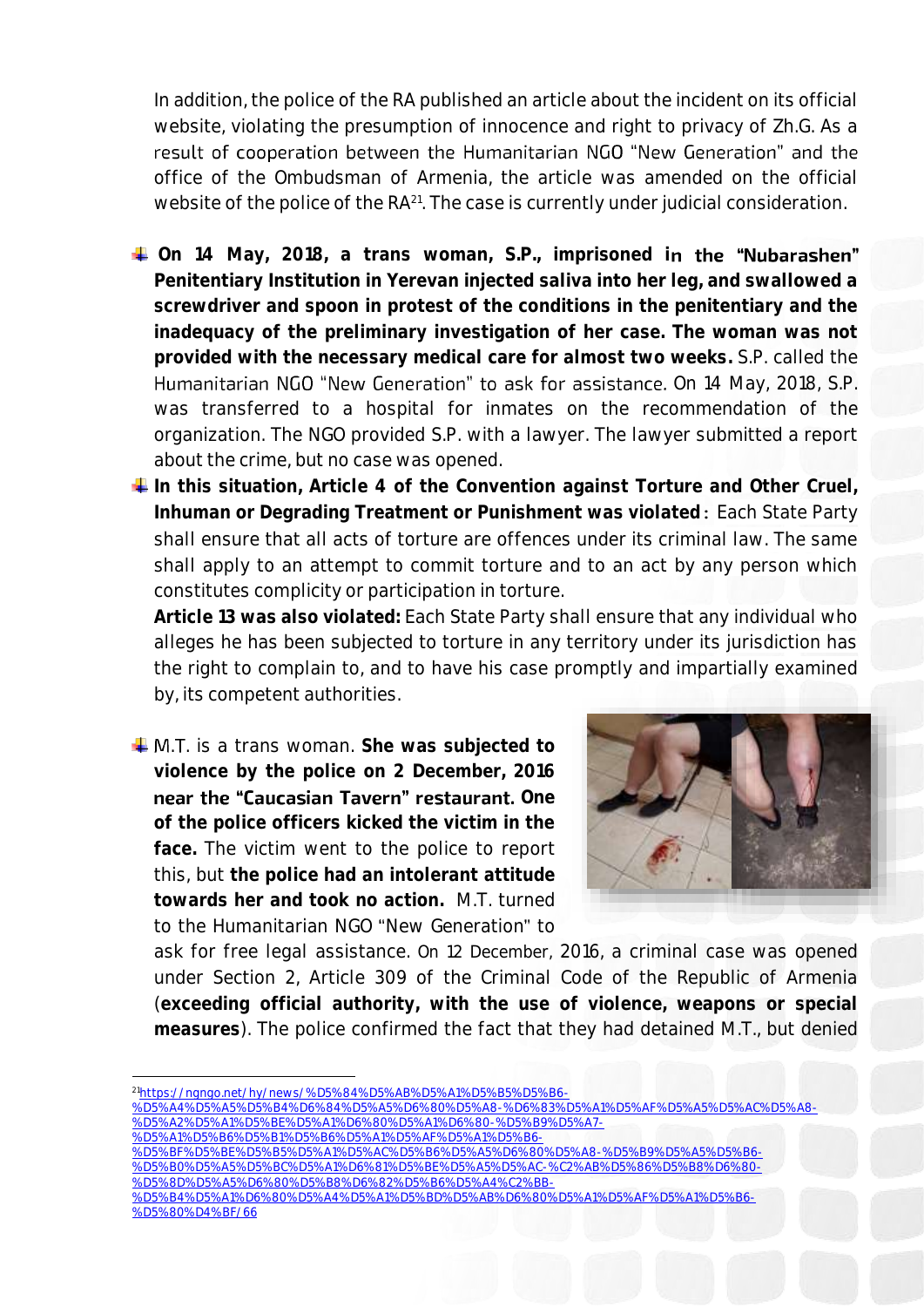the fact that she had been subjected to violence. The investigator decided to close the criminal case. A lawyer appealed the decision to all judicial levels in Armenia, but all the appeals were rejected.

**In this situation, Article 4 of the Convention against Torture and Other Cruel, Inhuman or Degrading Treatment or Punishment was violated ։** Each State Party shall ensure that all acts of torture are offences under its criminal law. The same shall apply to an attempt to commit torture and to an act by any person which constitutes complicity or participation in torture.

 $\downarrow$  A trans woman, K.K., was stabbed in her apartment on 15 April, 2018 at 14:30. The latter had agreed to meet a person she had met on the Internet. The unknown person abused the trust of K.K., entered her apartment, drank, chatted, and had sexual intercourse with her. Fearing that someone might find out about the sexual

relationship with the trans woman, the unknown person tried to get rid of K.K. When the victim had her back turned to the stranger, he pulled her hair and stabbed her in the neck with a knife. The knife slit K.K.'s throat. The unknown man left the apartment, taking the trans woman's telephone, keys, and a men's jacket. After this, the trans woman, K.K., already very weak, managed to pull the knife from her throat and crawl to the neighbor's door. The neighbors immediately called for an ambulance and



helped the victim until doctors arrived. K.K. was taken to the resuscitation department of the Erebuni Medical Center, where an operation was performed at 06:20**. The doctors demanded approximately 300,000 drams from those accompanying K.K. to pay for the medical interventions.** Friends of the victim turned to the Humanitarian NGO "New Generation". The organization immediately appealed to the Ministry of Health, and then to the Erebuni Medical Center, **arguing that free medical care should be provided in this case. As a result of this intervention, the medical services were provided free of charge to the victim**<sup>22</sup> . The Humanitarian NGO "New Generation" provided a lawyer to the trans woman. A criminal case was opened, but was closed as a result of the suicide of the accused. **Article 16 of the Convention against Torture and Other Cruel, Inhuman or Degrading Treatment or Punishment** provides that each State Party shall undertake to prevent in any territory under its jurisdiction other acts of cruel, inhuman or degrading treatment or punishment which do not amount to torture as defined in article I, when such acts are committed by or at the instigation of or with the consent or acquiescence of a public official or other person acting in an official capacity.

1

<sup>&</sup>lt;sup>22</sup> https://www.ngngo.net/en/news/the-stabbed-trans-person-s-operation-and-further-medical-care [completely-free-of-charge-d/22](https://www.ngngo.net/en/news/the-stabbed-trans-person-s-operation-and-further-medical-care-were-done-completely-free-of-charge-d/22)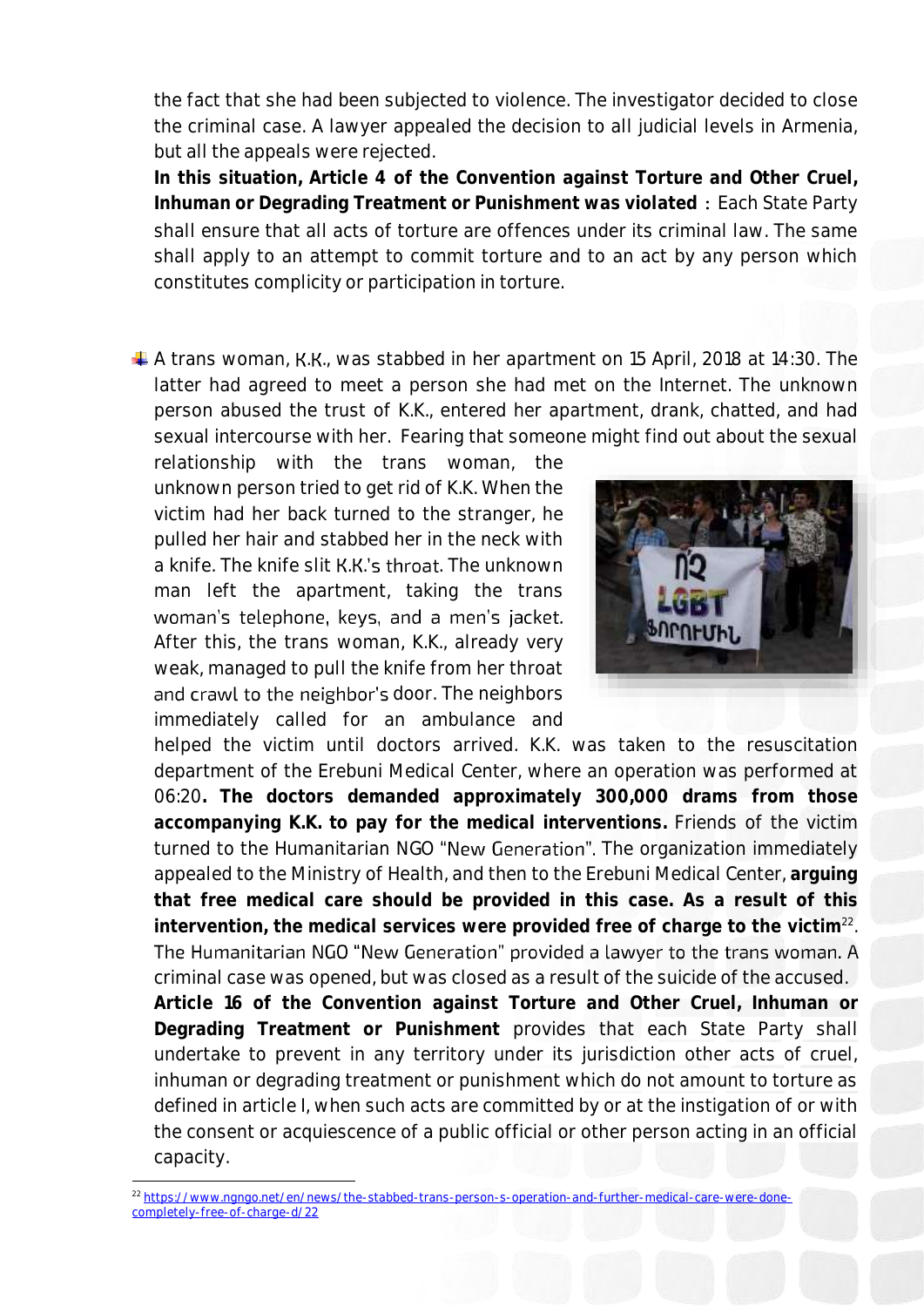$\overline{+}$  A forum for LGBT Christians in Eastern Europe and Central Asia (EECA) was planned for 15-18 November, 2018 in Yerevan, with the support the Humanitarian NGO "New Generation". The forum was planned to be held in a discussion format and did not include any kind of parade. On 1 October, 2018, information about the forum was sent to the Prime Minister of the RA, N. Pashinyan, and the Police Chief of the RA, V. Osipyan, to invite their participation and ask that the safety of the participants be ensured. However, in November 2018, misinformation about the goals of the forum were spread on the Internet, which resulted in threats to the LGBT community and LGBT NGOs. Social media events were organized, as well as marches and rallies against the LGBT Christian Forum. The press was filled with false and one-sided information. Employees of the Humanitarian NGO "New Generation" were harassed on 2 November, 2018, etc. **From 6 August, 2018, a deputy of the National Assembly, lawyer Gevorg Petrosyan, began to actively write hateful posts on his Facebook page threatening LGBT people and those who are not members of the apostolic church. He wrote: I do not know who will blame me and for what, but we must all throw out homosexualists, sectarians, and their advocates from**  our Holy Land..." On 14 August and 15 October, 2018 the Humanitarian NGO "New Generation" sent letters to the police of the RA about the threats of violence from former and current deputies of the National Assembly, but **the police of the RA did not respond.** The organization filed suit in court demanding that the police provide information.

**In this situation, Article 4 of the Convention against Torture and Other Cruel, Inhuman or Degrading Treatment or Punishment was violated ։** Each State Party shall ensure that all acts of torture are offences under its criminal law. The same shall apply to an attempt to commit torture and to an act by any person which constitutes complicity or participation in torture.

**Article 13 was also violated:** Each State Party shall ensure that any individual who alleges he has been subjected to torture in any territory under its jurisdiction has the right to complain to, and to have his case promptly and impartially examined by, its competent authorities.

On 5 April, 2019, a discussion of the United Nations Universal Periodic Review of human rights was held in the National Assembly, during which a trans woman, L.M., head of the "Right Side" NGO. The Chairperson of the Permanent Commission of the National Assembly of the Republic of Armenia on the Protection of Human Rights and Public Relations, **Naira Zohrabyan, expressed her anger at the speech, noting that the problems of trans people are not on the agenda, and that speaking about this issue is disrespectful to her and the Parliament<sup>23</sup> .** The incident was widely reported. The day following the incident, 6 April, 2019, a video

.

**<sup>.</sup>** <sup>23</sup> [https://www.ngngo.net/hy/news/statement\\_Lilit\\_MARTIROSYAN/140](https://www.ngngo.net/hy/news/statement_Lilit_MARTIROSYAN/140)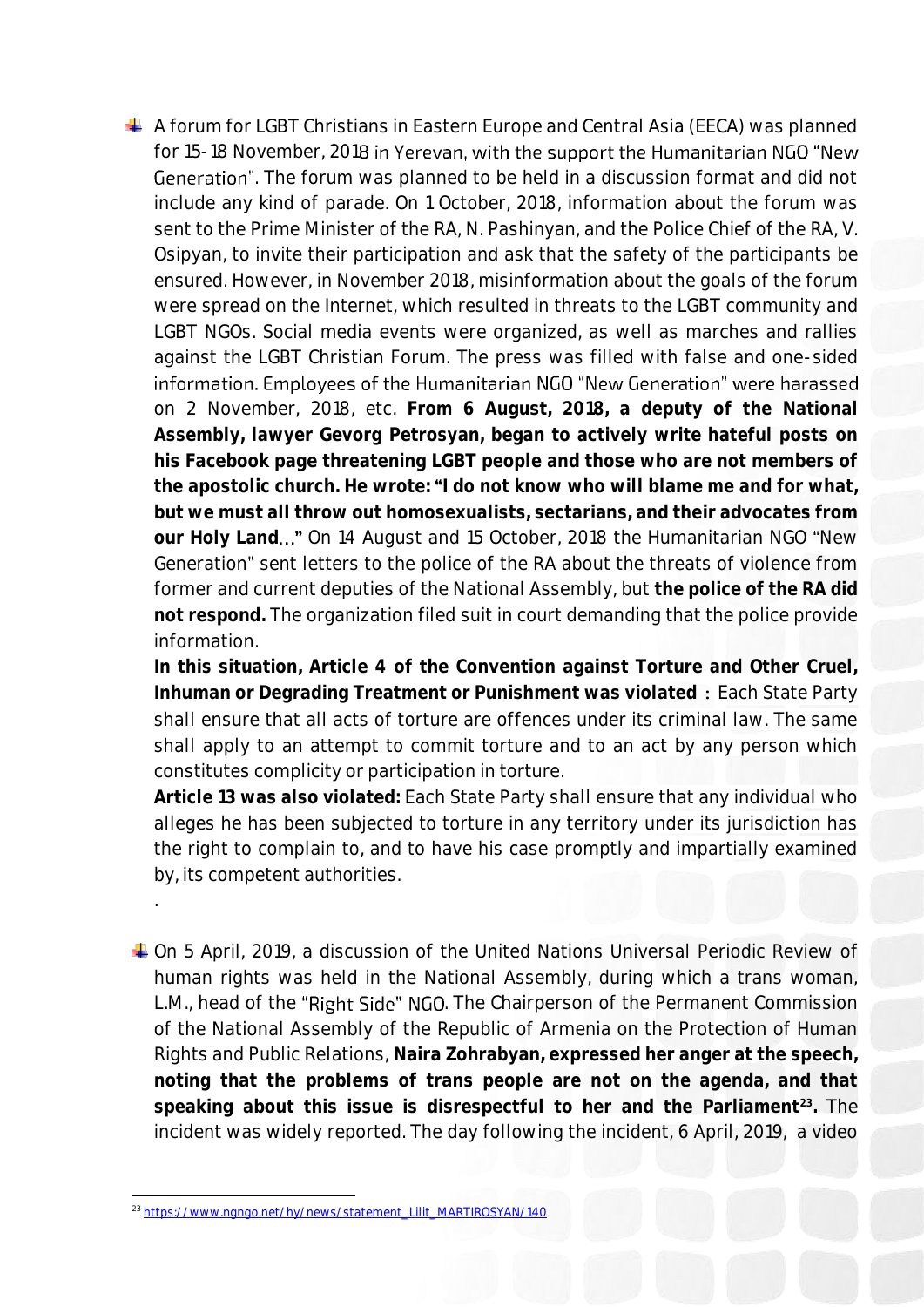message of the "Eagle-30" Ararat militaristic group appeared on social networks, in which a person acting on behalf of the group stated:

- **"... We promise that we will do everything possible to get rid of them. To the authorities: you cannot imagine our anger now, do not turn us into murderers. When we suddenly kill one of them, do not come and ask why this happened...**

**Again, I just want to say that I must destroy them and rid the country of them...».** The humanitarian NGO "New Generation" appealed to the appropriate government body with a request to shut down the "Eagle-30" group, but did not receive a response.

**In this situation, Article 4 of the Convention against Torture and Other Cruel, Inhuman or Degrading Treatment or Punishment was violated ։** Each State Party shall ensure that all acts of torture are offences under its criminal law. The same shall apply to an attempt to commit torture and to an act by any person which constitutes complicity or participation in torture.

**Article 13 was also violated:** Each State Party shall ensure that any individual who alleges he has been subjected to torture in any territory under its jurisdiction has the right to complain to, and to have his case promptly and impartially examined by, its competent authorities.

# **2**․**3 Situation of LGBT Detainees in Penitentiary Institutions of the Ministry of Justice of the Republic of Armenia**

Discrimination or cruel treatment towards GBT people (gay, bisexual and trans people) in penitentiary institutions of the RA is continuous and systematic. GBT people are kept in separate cells, which are in much poorer conditions than other cells in the same penitentiary system․

Communication with GBT people or any other kind of contact with them is deemed so unacceptable that anyone who "greets" them, "shares food" with them, or "communicates in close range" with them are sent back to their cell.

The staff of the institution also state that the rest of prisoners and detainees refuse to communicate with "such people" or use the same dishes as them. Their food trays and serving utensils are separated from the others. According to the staff of the penitentiary, GBT people are transferred to separate cells on the basis of written requests, in which their sexual orientation/gender identity and inability to serve their sentences in the same cells as others are given as reasons for the transfer. Thus, they say it is a security issue.

**GBT people are subjected to psychological pressure, and in some cases, sexual harassment and persecution by other prisoners**. Both the prison administrators and other detainees call GBT people "homos", "faggots", or 24 .

**<sup>.</sup>** <sup>24</sup> <https://hetq.am/en/article/102685>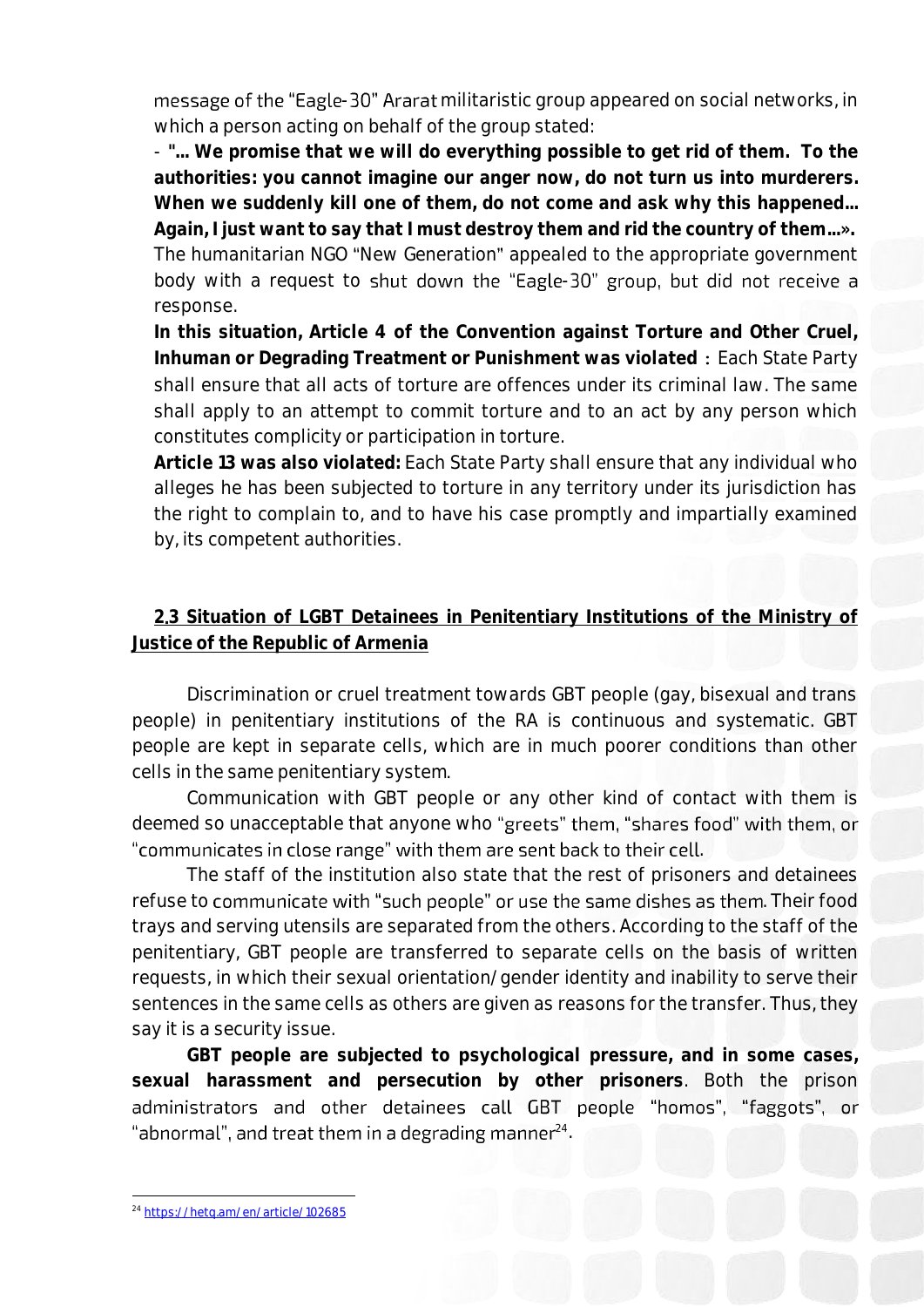They must do humiliating work for other prisoners, such as cleaning toilets and bathrooms, collecting garbage, and dealing with sewage.

Homosexual women are detained with other imprisoned women, which often causes problems. The director of the institution justified not separating homosexual women in order not to stigmatize them.

A Public Monitoring Group is actively operating in the RA, and oversees the penitentiary institutions and agencies of the RA. According to data<sup>25</sup> of the Monitoring Group, the Group received 21 emergency complaints from GBT detainees in 2016, 14 in 2017 and 13 in 2018.

The cells located on the lower ground floor of the "Nubarashen" Penitentiary Institution of the Ministry of Justice of the RA are in extremely poor condition<sup>26</sup>.

In particular, boxes of food were found above the walls and ceiling containing

large numbers of cockroaches. In other words, detainees are eating bread from boxes where cockroaches live, mold is growing from the moisture on the walls of the cells, and bed linens are wet. Dirty water flows openly near the cells, and as a result, the smell of sewage in the lower part of the facility is extremely strong.

According to the administration, the main reason for keeping people in this cell is that they belong to the most vulnerable group in the prison hierarchy.

On 29 January, 2018, the Monitoring Group appealed to the Ministry of Justice of the RA with a proposal to eliminate the discriminatory treatment of vulnerable groups<sup>27</sup>.

On 7 April, 2018, three inmates in the "Nubarashen" Penitentiary Institution committed self-



On 9 April, 2018, the Group appealed to the Ministry of Justice of the RA with a proposal to conduct a command investigation regarding the cases mentioned above,

[http://pmg.am/images/%D4%B4%D5%AB%D5%BF%D5%B8%D6%80%D5%A4%D5%B6%D5%A5%D6%80%D5%AB\\_%D5%AD](http://pmg.am/images/%D4%B4%D5%AB%D5%BF%D5%B8%D6%80%D5%A4%D5%B6%D5%A5%D6%80%D5%AB_%D5%AD%D5%B8%D6%82%D5%B4%D5%A2-2016_%D5%A9-%D5%AB_%D5%A3%D5%B8%D6%80%D5%AE%D5%B8%D6%82%D5%B6%D5%A5%D5%B8%D6%82%D5%A9%D5%B5%D5%A1%D5%B6-%D5%B0%D5%A1%D5%B7%D5%BE%D5%A5%D5%BF%D5%BE%D5%B8%D6%82%D5%A9%D5%B5%D5%B8%D6%82%D5%B6.pdf) [%D5%B8%D6%82%D5%B4%D5%A2-2016\\_%D5%A9-](http://pmg.am/images/%D4%B4%D5%AB%D5%BF%D5%B8%D6%80%D5%A4%D5%B6%D5%A5%D6%80%D5%AB_%D5%AD%D5%B8%D6%82%D5%B4%D5%A2-2016_%D5%A9-%D5%AB_%D5%A3%D5%B8%D6%80%D5%AE%D5%B8%D6%82%D5%B6%D5%A5%D5%B8%D6%82%D5%A9%D5%B5%D5%A1%D5%B6-%D5%B0%D5%A1%D5%B7%D5%BE%D5%A5%D5%BF%D5%BE%D5%B8%D6%82%D5%A9%D5%B5%D5%B8%D6%82%D5%B6.pdf) [%D5%AB\\_%D5%A3%D5%B8%D6%80%D5%AE%D5%B8%D6%82%D5%B6%D5%A5%D5%B8%D6%82%D5%A9%D5%B5%D5%](http://pmg.am/images/%D4%B4%D5%AB%D5%BF%D5%B8%D6%80%D5%A4%D5%B6%D5%A5%D6%80%D5%AB_%D5%AD%D5%B8%D6%82%D5%B4%D5%A2-2016_%D5%A9-%D5%AB_%D5%A3%D5%B8%D6%80%D5%AE%D5%B8%D6%82%D5%B6%D5%A5%D5%B8%D6%82%D5%A9%D5%B5%D5%A1%D5%B6-%D5%B0%D5%A1%D5%B7%D5%BE%D5%A5%D5%BF%D5%BE%D5%B8%D6%82%D5%A9%D5%B5%D5%B8%D6%82%D5%B6.pdf)

**.** 

 $^{28}$  No criminal case was opened in the "Nubarashen" prison regarding the suicides of three inmates, <http://pmg.am/hy/news/successful-cases/2018-04-27-11-01-25>



<sup>&</sup>lt;sup>25</sup> [http://pmg.am/images/2014-2015\\_PMG\\_Annual\\_report.pdf](http://pmg.am/images/2014-2015_PMG_Annual_report.pdf)

[A1%D5%B6-](http://pmg.am/images/%D4%B4%D5%AB%D5%BF%D5%B8%D6%80%D5%A4%D5%B6%D5%A5%D6%80%D5%AB_%D5%AD%D5%B8%D6%82%D5%B4%D5%A2-2016_%D5%A9-%D5%AB_%D5%A3%D5%B8%D6%80%D5%AE%D5%B8%D6%82%D5%B6%D5%A5%D5%B8%D6%82%D5%A9%D5%B5%D5%A1%D5%B6-%D5%B0%D5%A1%D5%B7%D5%BE%D5%A5%D5%BF%D5%BE%D5%B8%D6%82%D5%A9%D5%B5%D5%B8%D6%82%D5%B6.pdf) [%D5%B0%D5%A1%D5%B7%D5%BE%D5%A5%D5%BF%D5%BE%D5%B8%D6%82%D5%A9%D5%B5%D5%B8%D6%82%D5%B6](http://pmg.am/images/%D4%B4%D5%AB%D5%BF%D5%B8%D6%80%D5%A4%D5%B6%D5%A5%D6%80%D5%AB_%D5%AD%D5%B8%D6%82%D5%B4%D5%A2-2016_%D5%A9-%D5%AB_%D5%A3%D5%B8%D6%80%D5%AE%D5%B8%D6%82%D5%B6%D5%A5%D5%B8%D6%82%D5%A9%D5%B5%D5%A1%D5%B6-%D5%B0%D5%A1%D5%B7%D5%BE%D5%A5%D5%BF%D5%BE%D5%B8%D6%82%D5%A9%D5%B5%D5%B8%D6%82%D5%B6.pdf)

[<sup>.</sup>pdf](http://pmg.am/images/%D4%B4%D5%AB%D5%BF%D5%B8%D6%80%D5%A4%D5%B6%D5%A5%D6%80%D5%AB_%D5%AD%D5%B8%D6%82%D5%B4%D5%A2-2016_%D5%A9-%D5%AB_%D5%A3%D5%B8%D6%80%D5%AE%D5%B8%D6%82%D5%B6%D5%A5%D5%B8%D6%82%D5%A9%D5%B5%D5%A1%D5%B6-%D5%B0%D5%A1%D5%B7%D5%BE%D5%A5%D5%BF%D5%BE%D5%B8%D6%82%D5%A9%D5%B5%D5%B8%D6%82%D5%B6.pdf)

[http://pmg.am/images/PMG\\_Annual-report\\_2017.pdf](http://pmg.am/images/PMG_Annual-report_2017.pdf)

<sup>&</sup>lt;sup>26</sup> Inhuman detainment conditions in "Nubarashen" Prison <http://pmg.am/hy/news/successful-cases/2017-01-12-09-48-02> <sup>27</sup> No. 18-05 of the current report <http://pmg.am/images/E-18-05.pdf>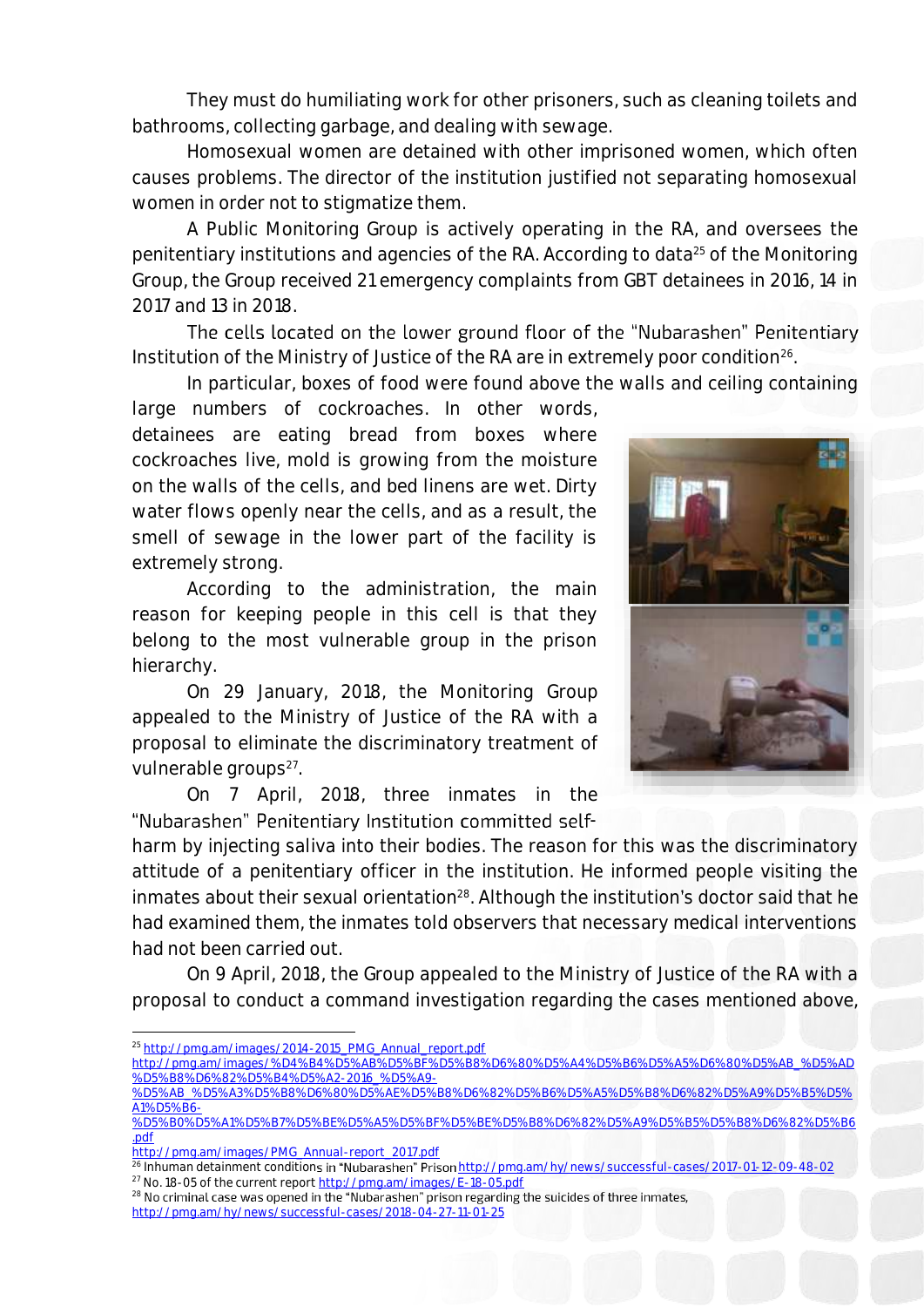and to provide proper medical assistance to the people who injured themselves. On 17 April, 2018 an investigator of the "Nubarashen" Penitentiary Institution refused to open a criminal case basing his decision on the opinion that no crime took place.

The attitude towards LGBT inmates in penitentiary institutions of the Ministry of Justice of the RA is contrary to the 9<sup>th</sup> Jogyakarta Principle. According to this principle, the government must ensure that all prisoners participate in decisions regarding the place of detention appropriate to their sexual orientation and gender identity; ensure the protection of all prisoners who may be vulnerable to violence or abuse on the basis of their sexual orientation and gender identity; and, so far as reasonably practicable, ensure that such protective measures involve no greater restriction of their rights than is experienced by the general prison population.

Although there is no general policy of discrimination in prisons, there are also no policies in place to combat homophobia or to ensure the confidentiality of the sexual orientation and gender identity of inmates. In addition, victims are the ones being isolated, which is justified by the prison administration by the need to ensure their safety. Meanwhile, criminals are not isolated from the main population criminals.

Article 10 of the Convention against Torture and Other Cruel, Inhuman or Degrading Treatment or Punishment stipulates that each State Party shall ensure that education and information regarding the prohibition against torture are fully included in the training of law enforcement personnel who may be involved in the custody, interrogation or treatment of any individual subjected to any form of arrest, detention or imprisonment.

Despite the requirements of the Convention, the Department for the Execution of Punishments of the Ministry of Justice of the RA has repeatedly refused invitations to participate in retraining courses on the rights of vulnerable groups organized by the Humanitarian NGO "New Generation".

The Committee for the Prevention of Torture stressed that the training of law enforcement officers is of great importance.

The main criteria for selecting law enforcement officers is the ability to communicate with people with a focus on the development of interpersonal communication based on respect for human dignity.

Obtaining such skills can often enable a police officer or employee of a penitentiary institution to protect the interests of all those concerned and defuse situations that might otherwise result in violence in police stations, prisons, or penitentiary institutions.

Following questions put forth to Armenia in 2016, amendments and additions were made to the Law of the RA "On the penitentiary service" on 23 March, 2018 that establish the authority of the Penitentiary Service. Among other powers, Article 8 of the law provides that the penitentiary service: